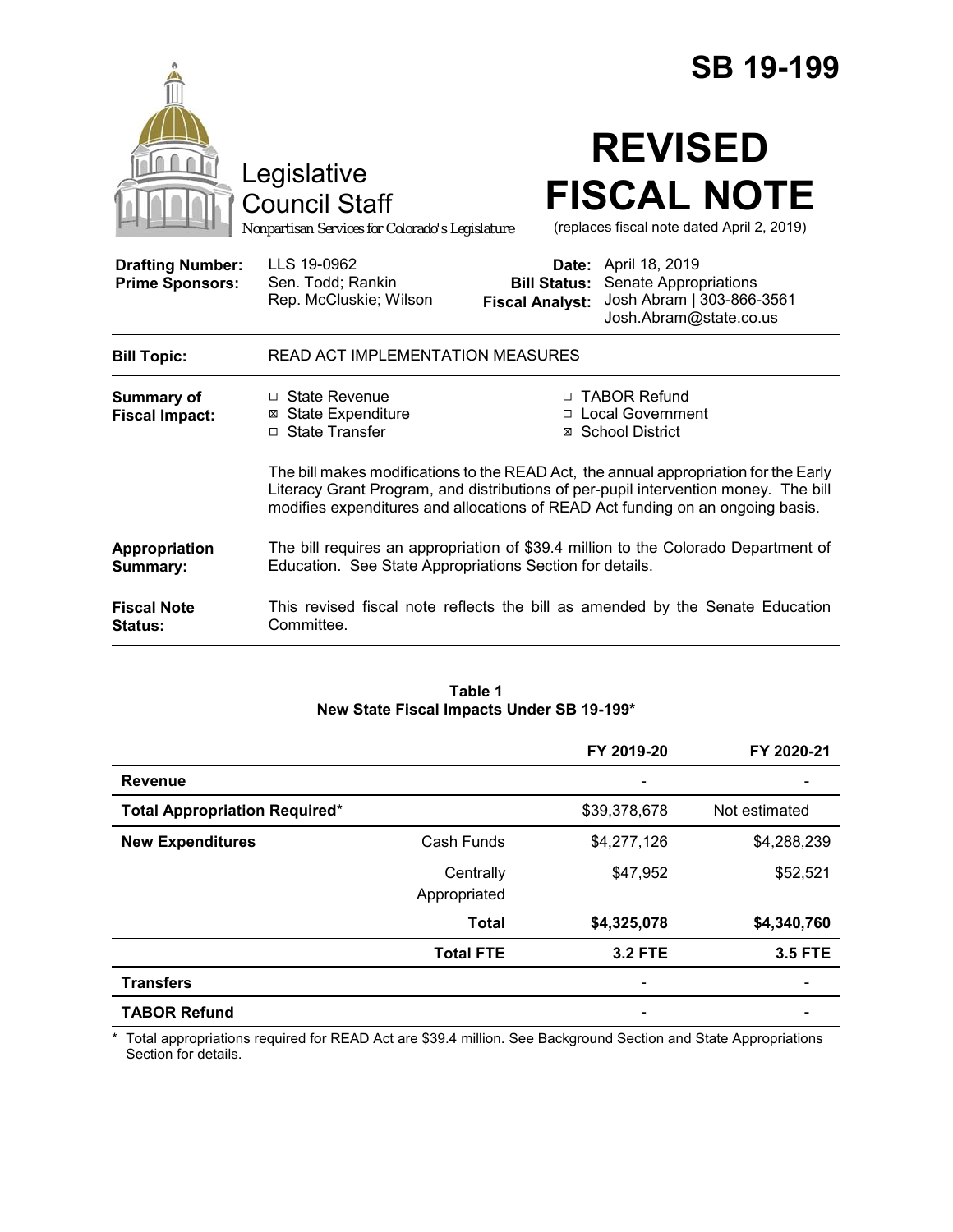April 18, 2019

# **Summary of Legislation**

The bill makes several statutory changes to the Colorado Reading to Ensure Academic Development Act (READ act) and its implementation by the Colorado Department of Education (CDE), public schools, and school districts.

**Local education providers.** Under current law, each local education provider (LEP) must ensure that early grade learners receive the instructional programming and services necessary to ensure the required reading skills for academic success in later grades. This bill requires that the programming and services be evidence-based and focus on reading competency in the areas of phonemic awareness, phonics, vocabulary development, reading fluency, and reading comprehension. If a student's reading skills are below grade-level expectations or the student is identified as having a significant reading deficiency, LEPs must employ multi-tiered systems of support, which at a minimum must include a daily literacy block of research-based instruction.

No later than July 1, 2020, the bill requires that LEPs include additional information, including designated curriculum and intervention programs, in the annual READ plan the LEP submits to CDE. No later than the beginning of the 2021-22 school year, each LEP that receives per-pupil intervention money or grants from the Early Literacy Grant Program, must ensure that each early grade teacher successfully completes evidence-based training in teaching reading. The specified training may be included in a teacher preparation or literacy program at an institution of higher education, provided by the CDE, or provided by the LEP. If requested by an LEP, the CDE must provide the training at no cost. LEPs must submit evidence to the CDE that teachers have successfully completed the training.

**State Board of Education (SBE).** The SBE must adopt additional rules for the READ Act that address time frames and procedures for LEPs to submit specified information to the CDE concerning the use of per-pupil intervention money.

**Colorado Department of Education.** The CDE must add technology tools to an existing advisory list of evidence-based instructional programming and professional development for reading instruction. The bill adds selection criteria for professional development programs included in the advisory list. Under current law, the CDE provides technical assistance related to READ Act implementation to LEPs upon request. This bill requires that CDE provide this assistance to LEPs that are accredited with a turnaround plan, or are required to adopt a turnaround plan.

**Public information campaign.** Beginning in FY 2019-20, the CDE must contract with an outside entity to develop and implement a public information campaign related to the importance of reading and to highlight LEPs that are achieving success.

**Professional evaluation.** No later than October 1, 2019, the CDE must issue a request for proposals to contract with an entity to act as an independent evaluator of the use of per-pupil intervention money and money received through the Early Literacy Grant Program, and to conduct a multi-year evaluation to determine whether the student outcomes achieved by LEPs meet the goals of the READ Act. The bill specifies criteria for selecting the evaluator and components that must be included in the performance evaluation. The evaluation must be completed by July 1, 2021, and included in the CDE's 2021 SMART Act report.

**READ Act funding.** Under current law, the CDE uses \$1.0 million of the annual READ Act appropriation to provide professional development to LEPs, up to \$5.0 million for grants from the Early Literacy Grant Program, and up to one percent for administrative overhead.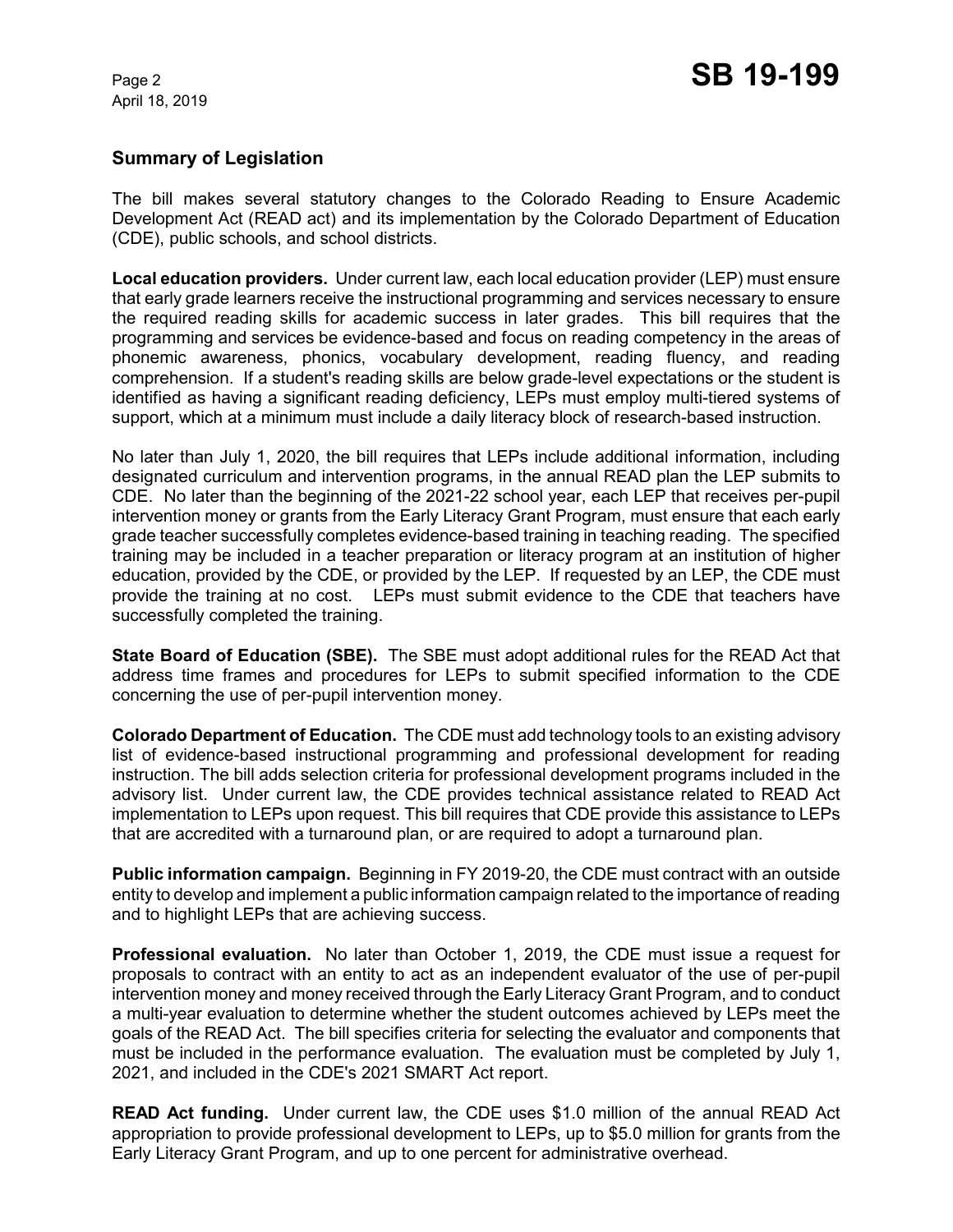April 18, 2019

In addition to these allocations, for FY 2019-20, the bill requires that the CDE use up to \$500,000 for the public information campaign and no more than \$2.0 million to contract with a qualified independent evaluator. Of the amount that remains after these allocations, the CDE must use 10 percent to award grants through the Early Literacy Grant Program, and 90 percent for per-pupil intervention funding to LEPs.

Beginning in FY 2020-21, and for each fiscal year thereafter, the CDE may use up to one percent of the annual appropriation for administration, up to \$500,000 for a public information campaign, up to \$2.0 million for professional evaluation, at least \$4.0 million for early literacy grants, and the remaining appropriation distributed as per-pupil intervention money.

**Per-pupil intervention money.** To receive per-pupil intervention money, LEPs must annually report specified information to the CDE, including a budget with a narrative explanation for the use of per-pupil intervention money. In order to receive the per-pupil intervention money, an LEP must submit to the CDE evidence that the LEP is in compliance with teacher training requirements and, subject to approval by the CDE, the specified uses of intervention funding. Throughout the fiscal year, the CDE must monitor and, if necessary, audit each LEPs' use of per-pupil intervention money. The bill specifies the approved uses of per-pupil intervention money by LEPs. LEPs may retain up to 15 percent of annual per-pupil intervention money for use in the following budget year; if the LEP retains more than this amount, the CDE must reduce the following budget year allocation to the LEP by the excess amount retained.

**Early Literacy Grant Program.** Finally, this bill modifies the Early Literacy Grant Program to permit the State Board of Education to award a grant to a school district or to individual schools in a district. The bill also modifies award criteria used to select grant recipients. The SBE may renew a grant award only if an independent evaluator determines that the program has been effective, and the LEP requests an extension. If the evaluation determines the program is not effective, the SBE may not extend or renew the grant. The bill expands some of the reporting requirements for LEPs receiving an early literacy grant.

# **Background**

The READ Act is currently funded with an annual transfer of \$34.0 million from the State Education Fund to the Early Literacy Cash Fund, and a direct appropriation of \$5.4 million from the Marijuana Tax Cash Fund. Appropriations for the READ Act are typically provided in the annual appropriations act (the Long Bill). For FY 2019-20, the Long Bill does not contain this funding, which instead must be appropriated either in this bill, or another bill. New state expenditures identified in this fiscal note are assumed to be part of the total appropriation.

#### **State Expenditures**

The bill requires the entire amount of READ Act funding totaling \$39,3789,678 in FY 2019-20. Of that total appropriation, about \$4.3 million and 3.5 FTE are new expenditures as a result of this bill, which change the allocation of the remaining appropriation in per-pupil intervention funding and grants from the Early Literacy Grant Program. New state expenditures are displayed in Table 2 and described below. New allocations of the full appropriation are displayed in Table 3.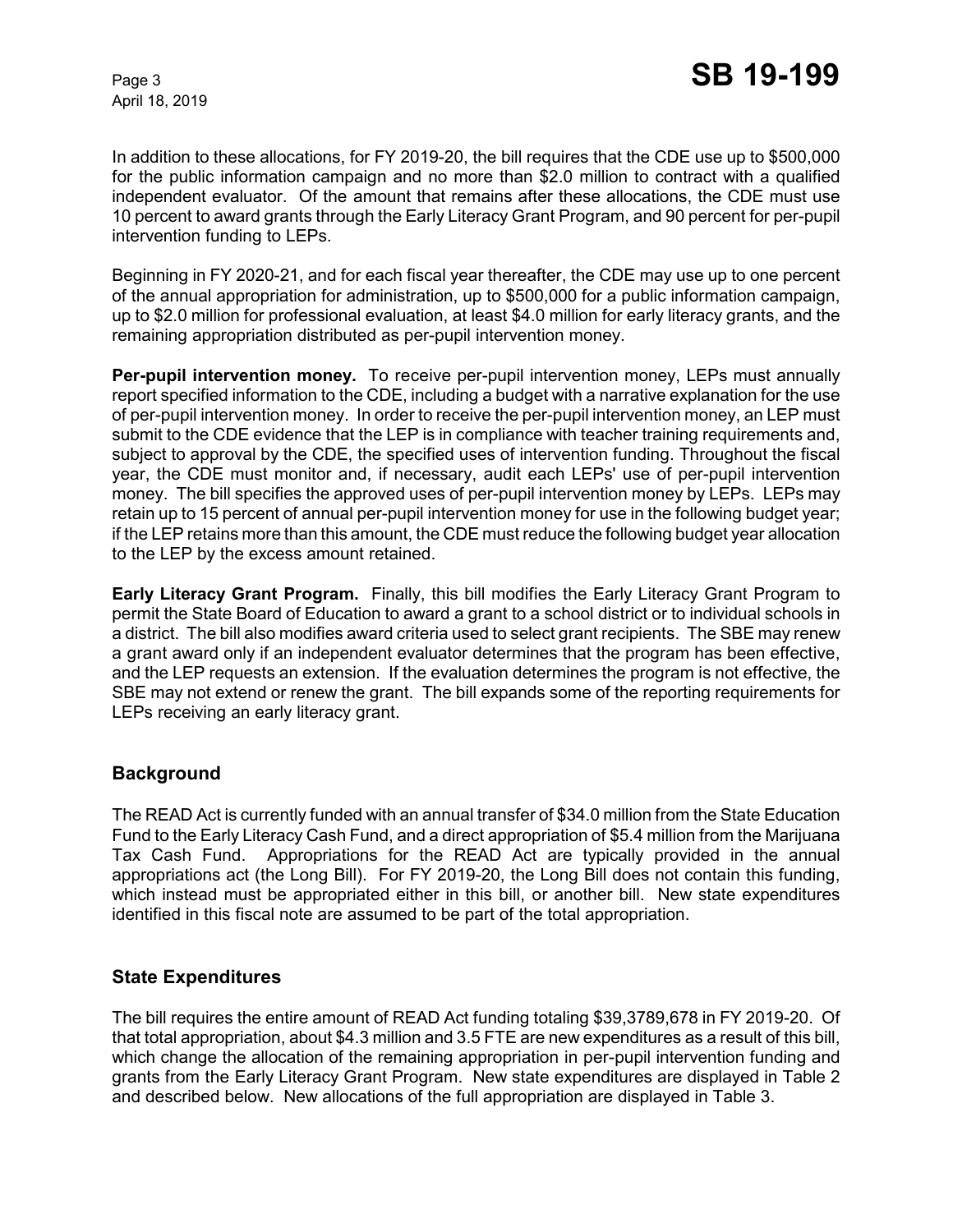# Page 4 **SB 19-199**

**Table 2 New Expenditures Under SB 19-199**

|                                          |                   | FY 2019-20     | FY 2020-21     |
|------------------------------------------|-------------------|----------------|----------------|
| <b>Colorado Department of Education</b>  |                   |                |                |
| <b>Personal Services</b>                 |                   | \$264,198      | \$289,781      |
| Operating & Capital Outlay               |                   | \$16,959       | \$3,325        |
| <b>CDE Evidence-Based Training</b>       |                   | \$2,702,557    | \$2,702,557    |
| <b>Travel and Expense Reimbursements</b> |                   | \$43,413       | \$42,577       |
| <b>Public Information Campaign</b>       |                   | \$500,000      | \$500,000      |
| <b>External Program Evaluator</b>        |                   | \$750,000      | \$750,000      |
| Centrally Appropriated Costs*            |                   | \$47,952       | \$52,521       |
|                                          | <b>Total Cost</b> | \$4,325,079    | \$4,340,761    |
|                                          | <b>Total FTE</b>  | <b>3.2 FTE</b> | <b>3.5 FTE</b> |

 *\* Centrally appropriated costs are not included in the bill's appropriation.*

**Personal services.** The bill increases personal service costs and related operating and capital outlay for the CDE to provide evidence-based training in teaching and technical assistance to LEPs accredited with a turnaround plan. The CDE must also monitor the creation and implementation READ Act plans, receive and process additional data collected from LEPs, and review and approve plans for all school districts, charter schools, and boards of cooperative educational services. Additional program staff are required to manage an expanded Early Literacy Grant Program, and to manage two additional external contracts for a public information campaign and a professional program evaluator.

**Evidence-based training.** The bill requires that the CDE offer evidence-based training in teaching reading at no cost to LEPs that request it. There are about 21,500 teachers in kindergarten through third grade that must successfully complete an evidence-based training in teaching reading. Some districts will use institutions of higher education or arrange for this professional development out of existing district budgets. This analysis assumes that 25 percent (5,375) of these teachers will receive evidence-based training from the CDE, increasing state costs to purchase training materials, compensate trainers, reimburse participants for travel and expenses, rent venues and provide catering, and reimbursing LEPs for substitute teachers. These expenses are assumed to be spread evenly across FY 2019-20 and FY 2020-21.

**Public information campaign and professional evaluator.** The bill requires that an outside contractor implement a public information campaign, and that the CDE contract with a professional evaluator. The public information contract is estimated at \$500,000 annually. The bill anticipates up to \$2.0 million for the professional evaluator; however, this expense is estimated at \$750,000 annually. The CDE will have some additional expenses related to procurement, and staff support of these contracts. Those expenses are assumed to be paid within these amounts.

**Centrally appropriated costs.** Pursuant to a Joint Budget Committee policy, certain costs associated with this bill are addressed through the annual budget process and centrally appropriated in the Long Bill or supplemental appropriations bills, rather than in this bill. These costs, which include employee insurance and supplemental employee retirement payments, are estimated to be \$47,952 in FY 2019-20, and \$52,521 in FY 2020-21.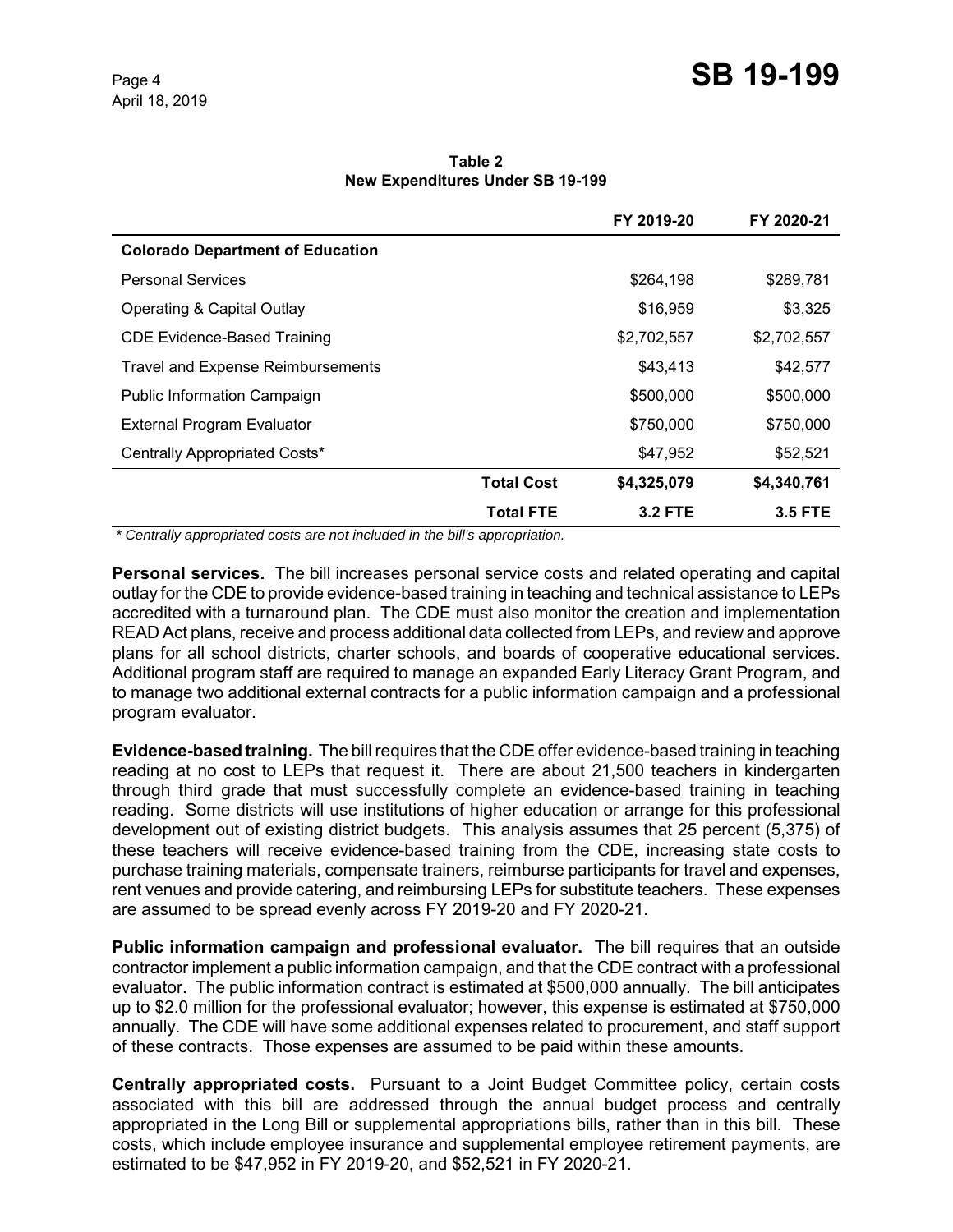**New READ Act funding distribution.** Table 3 displays the total appropriation for READ Act implementation, new expenditures under SB19-199, and the resulting distribution of funding between per-pupil intervention funding and grants from the Early Literacy Grant Program for FY 2019-20.

#### **Table 3 New Expenditures and New Allocations READ Act Funding FY 2019-20**

| Total Appropriation FY 2019-20                                         | \$39,378,678 |
|------------------------------------------------------------------------|--------------|
| New CDE Administrative Expenses (Personal/Operating/Travel)            | \$324,570    |
| New Evidence-Based Training                                            | \$2,702,557  |
| New Public Info Campaign                                               | \$500,000    |
| New Professional Performance Evaluation                                | \$750,000    |
| <b>New State Expenditures</b>                                          | \$4,277,127  |
| Allocation of Early Literacy Grants (current law)                      | \$5,000,000  |
| Allocation of Regional Literacy Professional Development (current law) | \$1,000,000  |
| <b>Subtotal Required Expenses</b>                                      | \$10,277,127 |
| Total Appropriation Minus Required Expenses = Remaining                | \$29,101,551 |
| 10 % of Remaining Allocated to Early Literacy Grants                   | \$2,910,155  |
| 90 % or Remain Allocated to Per-Pupil Intervention Funding             | \$26,191,396 |
| Total Appropriation FY 2019-20                                         | \$39,378,678 |

# **School District Impact**

The bill increases workload and costs for all LEPs. The bill requires that LEPs prepare and submit additional information in their annual READ Act plan, report data to the CDE related to student reading competency and uses of per-pupil intervention funding, and provide a minimum amount of reading intervention services to students who are reading below grade level. These provisions increase staff needs in most districts, charter schools, and boards of cooperative educational services that run public schools.

Although the bill requires that CDE provide a evidence-based training for reading education, some LEPs will chose to provide this training without state assistance, increasing costs for LEPs to provide this training or arrange for outside professional development for their early grade educators.